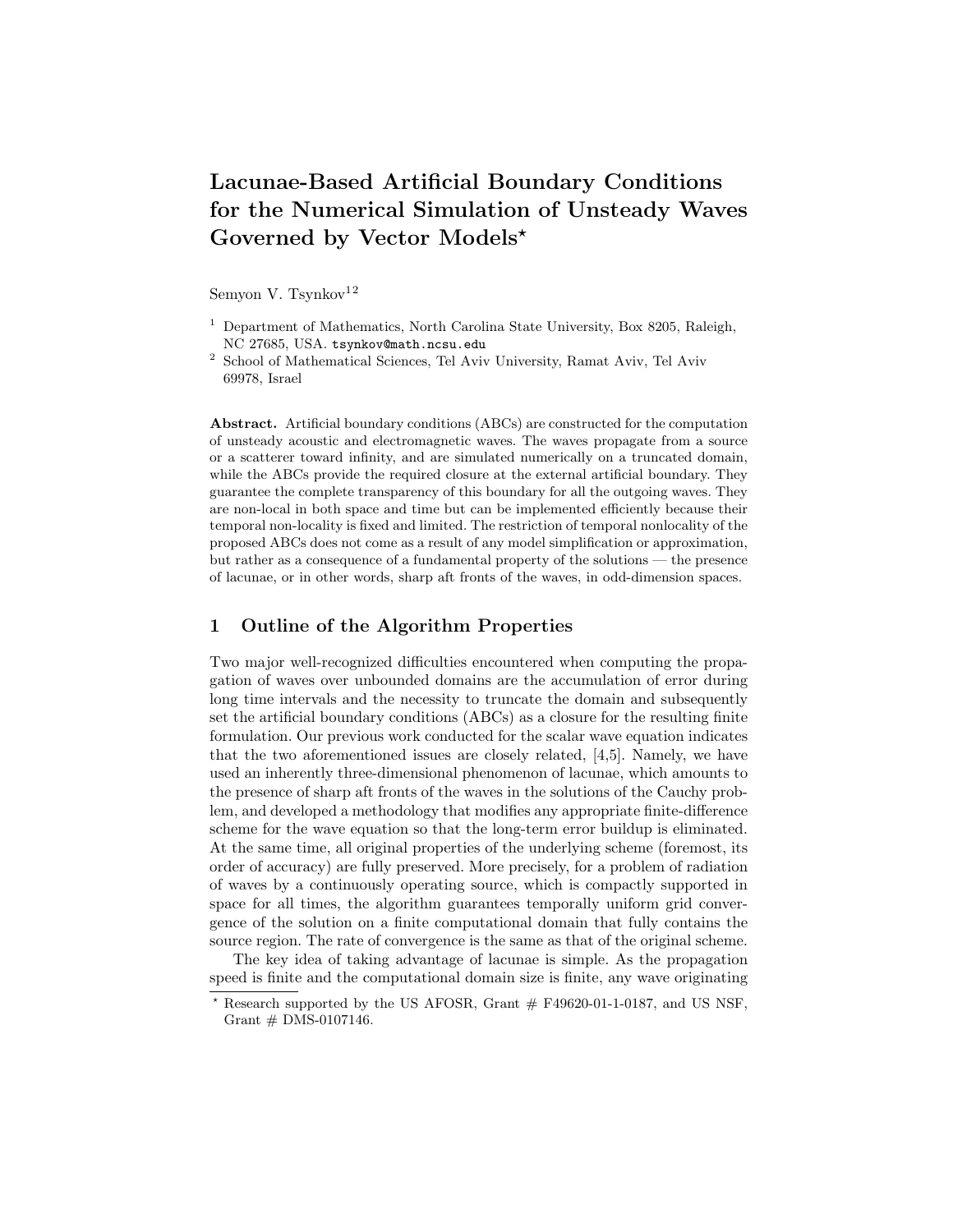#### 2 Semyon V. Tsynkov

inside the domain will leave it completely no later than after a finite interval of time that is determined only by the geometry and the speed. With the appropriate partition of the continuously operating source that drives the problem into a collection of finite-duration sources, the solution at any given moment of time can be represented as a finite sum of terms that each needs to be integrated numerically only over a finite fixed time interval. Both aforementioned quantities, the number of terms and the interval of integration, remain fixed and bounded for all times, which easily translates into temporally uniform grid convergence estimates. Moreover, during the same time interval that is needed for a given wave to cross the domain, no other wave can propagate in any other direction beyond a certain distance in space that is again determined by the propagation speed. This implies that the entire computation can only be conducted on a bounded auxiliary domain.

The introduction of the latter bounded domain facilitates the construction of a finite-dimensional discretization and as such, leads to obtaining highly accurate non-local unsteady ABCs for a class of combined problems that may include complex phenomena on a given interior region but reduce to the homogeneous wave equation in the far field, [3,6]. These ABCs are built directly for the specific discrete approximation used in the interior, and can be considered its most natural extension. In other words, the procedure of obtaining the lacunae-based ABCs "bypasses" the two steps common for other existing algorithms — rational approximation of the so-called non-reflecting kernels and discretization of the continuous boundary conditions. This substantially reduces the chances of encountering instabilities, in particular, long-term instabilities. Most important, the extent of temporal nonlocality of the lacunae-based ABCs appears fixed and bounded for all times. This bound is not a consequence of any approximation, it rather follows from the fundamental properties of the solutions that satisfy the Huygens' principle.

Subsequently, the lacunae-based algorithm has been extended to include the cases of waves governed by systems of PDEs, or in physical terminology, by vector models. The two key models considered in this context are acoustics and electrodynamics. The waves are again assumed to propagate from a given bounded region of space outward. The mechanism of wave generation inside this region is not of a particular concern. The waves can be produced by an actual source of any specific (complex) nature or by a scatterer. What is important, that beyond this region, i.e., in the far field, the propagation be governed by a linear constant-coefficient system, see. e.g., equations (1) or (2) below. The properties of the ABCs remain the same — they are built directly for the discretization, they guarantee the complete transparency of the external artificial boundary for all the outgoing waves, and the extent of their temporal nonlocality is fixed and limited, which comes as a natural consequence of the lacunae in the solution.

The proposed ABCs for acoustics and electromagnetics are very versatile. They can be built for any consistent and stable finite-difference scheme. Their accuracy can always be made at least as high as that of the interior solver. Moreover, because of the lacunae this accuracy will not deteriorate even when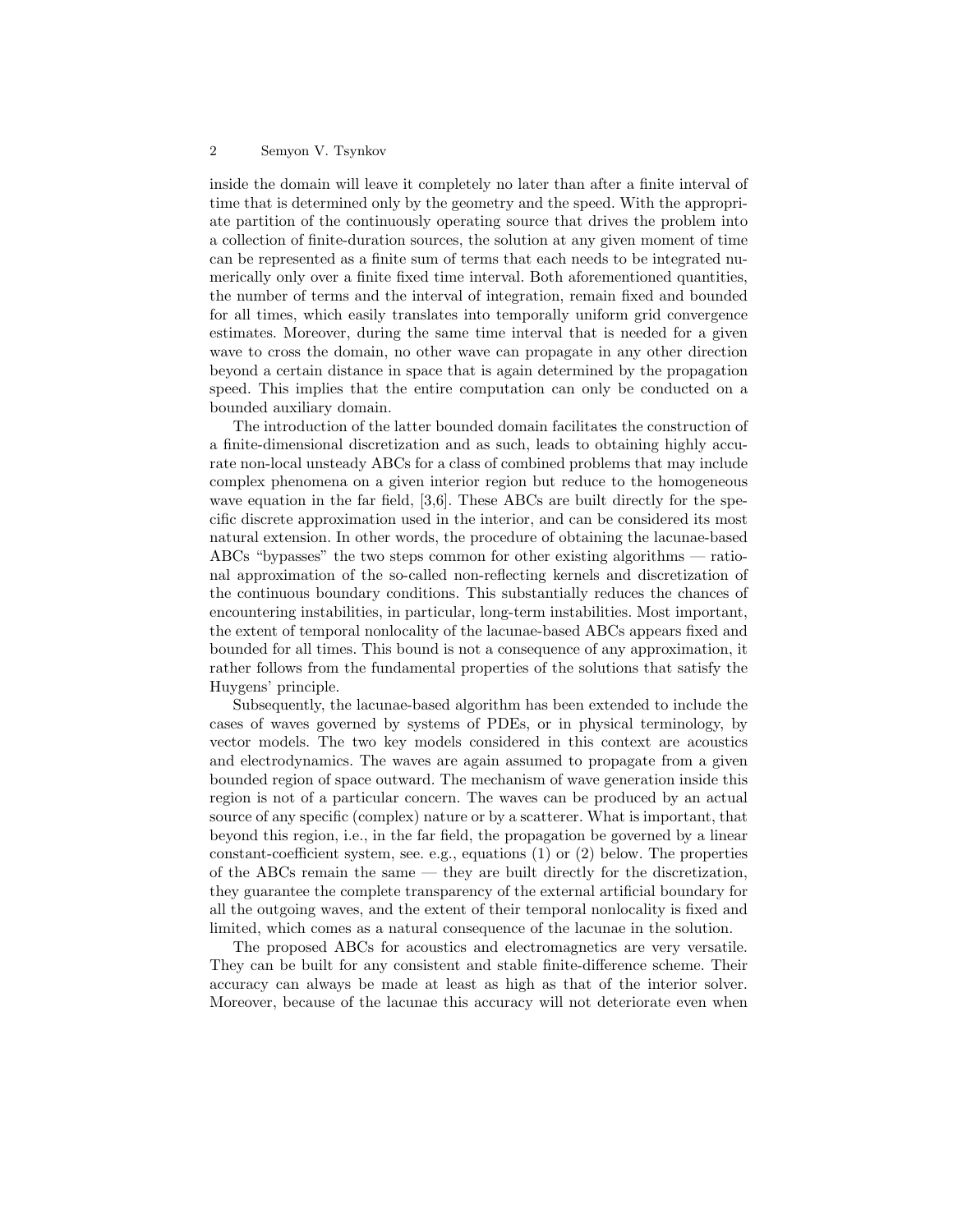integrating over long time intervals. The ABCs are also very flexible geometrically and can handle artificial boundaries of irregular shape on regular grids with no fitting/adaptation needed and no accuracy loss induced. Finally, they allow for a wide range of model characteristics to be taken into account. In particular, in the context of sound propagation one can analyze not only the standard ambient acoustics case and the simplest advective acoustics case with uniform background flow, but also the case when the waves' source or scatterer is engaged in an accelerated motion (e.g., a maneuvering aircraft). The latter setup has always been considered difficult to treat. To the best of our knowledge, no successful attempt of constructing the corresponding ABCs has been done previously. In the context of propagation of electromagnetic waves, the capability of handling the non-stationary sources, especially those that move with acceleration, is apparently somewhat less of an issue than in acoustics. Still, there may be applications for which this capability is important, e.g., in astrophysics.

The actual vector models that we have analyzed in the current study, both theoretically and numerically, were the two-dimensional unsteady acoustics equations (linearized Euler) and two-dimensional Maxwell's equations, both with cylindrical symmetry:  $(r, z, t)$ . Cylindrical symmetry obviously allows us to take full advantage of the crucial three-dimensional lacunae effects in an essentially two-dimensional computational setting. In acoustics, we therefore assume that the velocity vector has no angular component, and that no quantity in the model depends on the polar angle  $\theta$ , which yields:

$$
\frac{1}{c^2} \frac{\partial p}{\partial t} + \frac{1}{r} \frac{\partial ru}{\partial r} + \frac{\partial w}{\partial z} = 0,
$$
  
\n
$$
\frac{\partial u}{\partial t} + \frac{\partial p}{\partial r} = 0,
$$
  
\n
$$
\frac{\partial w}{\partial t} + \frac{\partial p}{\partial z} = 0,
$$
\n(1)

where c is the speed of sound and  $p$ ,  $u$ , and  $v$  are acoustic pressure, radial velocity, and axial velocity, respectively. For the Maxwell equations, we analyze the appropriate transverse magnetic (TM) mode with respect to the radial and axial components of the magnetic field:  $H_r$  and  $H_z$ , and the angular component of the electric field  $E_{\theta}$ :

$$
\frac{1}{c} \frac{\partial E_{\theta}}{\partial t} = \frac{\partial H_r}{\partial z} - \frac{\partial H_z}{\partial r}, \n\frac{1}{c} \frac{\partial H_r}{\partial t} = \frac{\partial E_{\theta}}{\partial z}, \n\frac{1}{c} \frac{\partial H_z}{\partial t} = \frac{1}{r} \frac{\partial r E_{\theta}}{\partial r},
$$
\n(2)

where  $c$  is the speed of light. System  $(2)$  satisfies a particular gauge (see, e.g., [1]):  $\varphi = 0$ ,  $E_{\theta} = -\frac{1}{c} \frac{\partial \widetilde{A}_{\theta}}{\partial t}$ ,  $H_{r} = -\frac{\partial \widetilde{A}_{\theta}}{\partial z}$ ,  $H_{z} = \frac{1}{r} \frac{\partial \tau A_{\theta}}{\partial r}$ , where  $\varphi$  is the scalar potential and  $\mathbf{A} = (A_r, A_\theta, A_z)$  is the vector potential. We re-emphasize that the linear homogeneous constant-coefficient systems (1) and (2) only govern the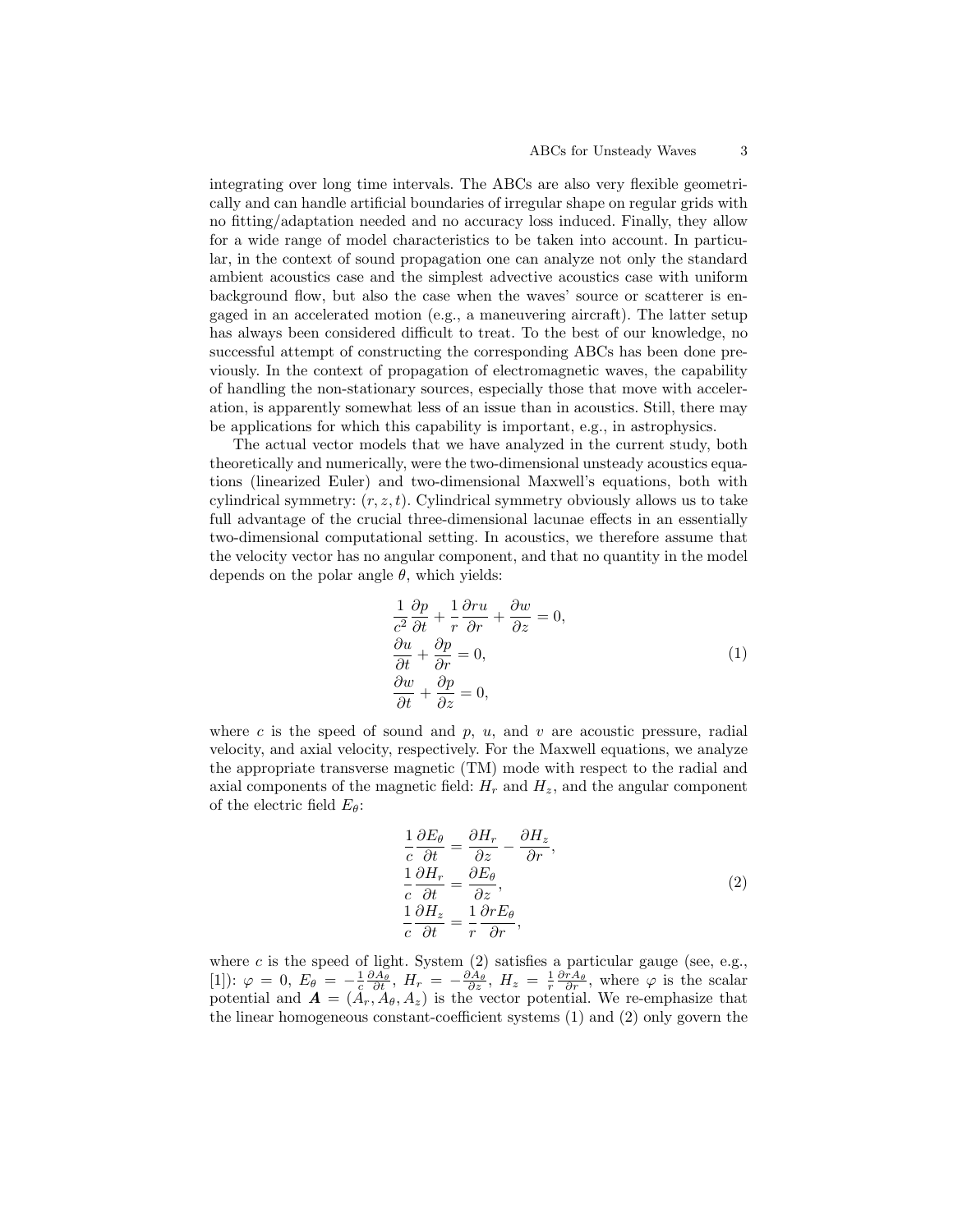#### 4 Semyon V. Tsynkov

propagation of waves in the far field. As such, they are employed to construct the far-field ABCs, whereas the actual mechanism of waves' generation in the near field may be substantially more complex. We also note that systems (1) and (2) look similar but not quite identical. The differences are obviously accounted for by the vector nature of all the quantities involved in the Maxwell system. Comparison between these two systems is instrumental for understanding geometry of the lacunae, as well as sufficient conditions for their existence. The latter, in turn, utilize existence of the potential.

## 2 Numerical Demonstrations

On the computer, each of the systems  $(1)$  and  $(2)$ , is integrated by an appropriate second-order central-difference staggered scheme, which can be considered a flavor of the well-known Yee scheme [7]. No reduction of either system to a set of independent wave equations is required. We compare our numerical solutions with the analytic solutions driven by some specially constructed sources. These solutions have been obtained using the most general form of retarded potentials that takes into account the non-uniform motion of the wave sources, see [2]. Comparison with the exact solution allows us to experimentally demonstrate the design convergence rate of the algorithm over long time intervals.

In Figure 1, we show the logarithmic error curves for the acoustic pressure. The source cyclically speeds up and slows down along the z axis with the minimum speed 0 and maximum speed 0.2c. It also generates periodic waves with the frequency three times that of the motion oscillations. The computation was



Fig. 1. Second-order central-difference scheme for cylindrically symmetric acoustics.